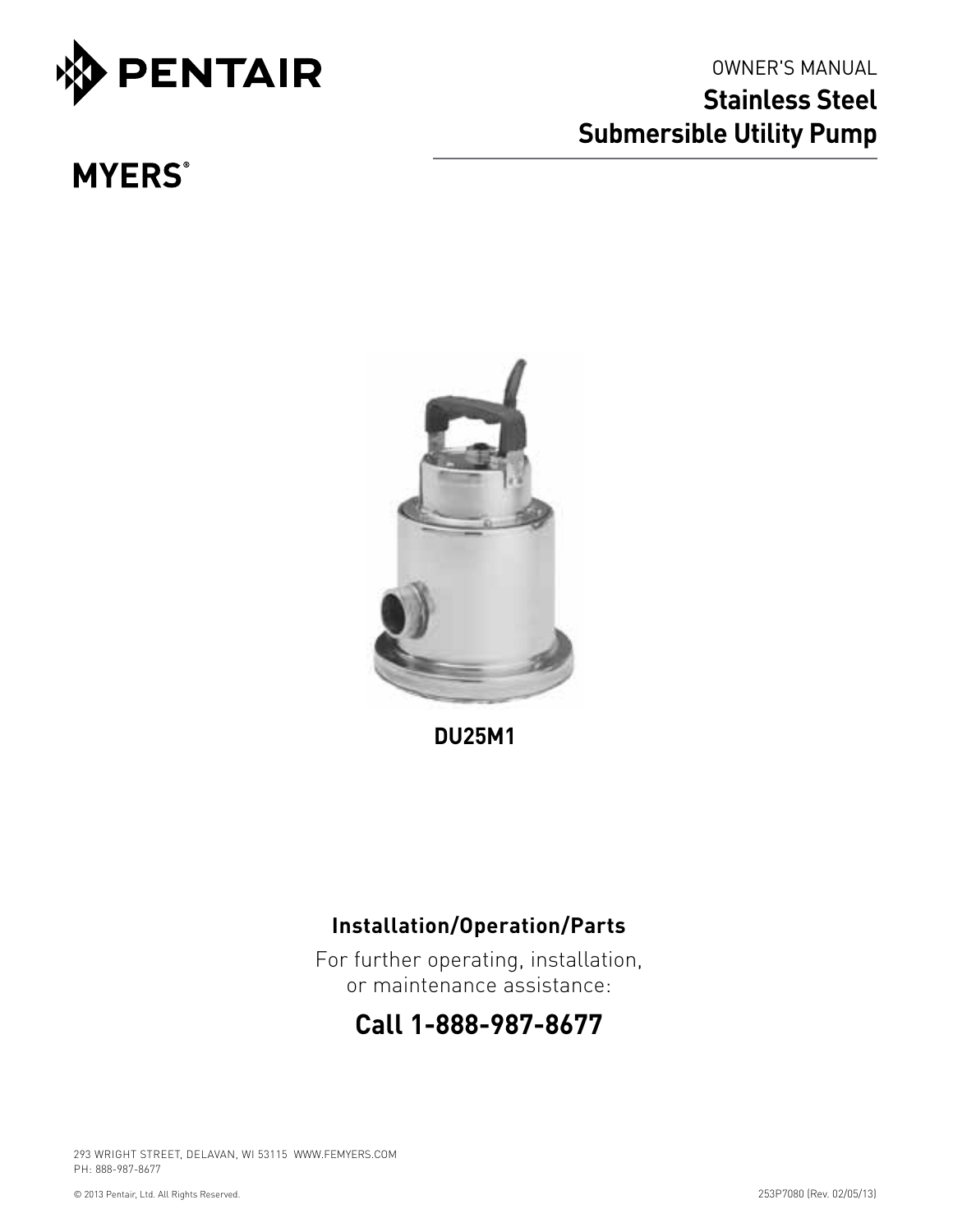## **Description**

This Stainless Steel Submersible Utility Pump is designed to drain flooded basements, pump domestic waste water, and pump out gratings and drains. Operates manually. Has a 115V, 60 Hz., single phase, permanent split capacitor motor. Permanently lubricated ball bearings never need lubrication. Automatic thermal overload protection. Unit is equipped with a 15' 18/3 groundingtype power cord. Discharge is 1-1⁄4".

Housing and base are made of stainless steel. Non-clog composite impeller, ceramic shaft facing, and oil chamber for seal lubrication. Motor casing, shaft, and external hardware are stainless steel.

## **Specifications**

| Dedicated Circuit Requirement (minimum) 15 Amps |              |
|-------------------------------------------------|--------------|
|                                                 |              |
|                                                 |              |
|                                                 | $3/4$ " Hose |

1-1⁄4" FNPT x 1-1⁄4" MNPT Elbow

### **Unpacking and Inspection**

Handle with care. Check items received against packing list to be sure that all equipment has been received. Inspect for shipping damage. If found, file claim with carrier immediately.

### **General Safety Information**

#### **READ AND FOLLOW SAFETY INSTRUCTIONS!**

Know the pump application, limitations, and potential hazards.

Disconnect power before servicing.

Drain all water from system before servicing.

Secure discharge line before starting pump. An unsecured discharge line will whip, possibly causing personal injury and/or property damage.

Check hoses for weak or worn condition before each use, making certain that all connections are secure.

Periodically inspect pump and system components. Keep free of debris and foreign objects.

**NOTE:** Not designed for applications involving salt water or brine! Use with salt water or brine will void warranty. Personal Safety:

1. Wear safety glasses at all times when working with pumps.

- 2. Keep work area clean, uncluttered, and properly lighted – replace all unused tools and equipment.
- 3. Keep visitors at a safe distance from work area.
- 4. Make workshop child-proof with padlocks, master switches, and by removing starter keys.

When wiring an electrically driven pump, follow all electrical and safety codes that apply.

**This equipment is only for use on 115 volt (single phase) and is equipped with an approved 3-conductor cord and 3-prong, grounding-type plug.**

**A** WARNING To reduce risk of electric shock, pull plug **before servicing.** This pump has not been investigated for use in swimming pool areas. Pump is supplied with a grounding conductor and grounding-type attachment plug. Be sure it is connected only to a properly grounded grounding-type receptacle. Where a 2-prong wall receptacle is encountered, it must be replaced with a properly grounded 3-prong receptacle installed in accordance with codes and ordinances that apply.

All wiring should be performed by a qualified electrician.

Make certain power source conforms to requirements of your equipment.

Protect electrical cord from sharp objects, hot surfaces, oil, and chemicals. Avoid kinking cord. Replace or repair damaged or worn cords immediately.

Do not handle pump or pump motor with wet hands or when standing on wet or damp surface, or in water.

Do not use this pump in a fish pond.

**A** WARNING Risk of electrical shock. Can burn or kill. If your basement has water or moisture on floor, do not walk on wet area until all power has been turned OFF. If shut-off box is in basement, call electric company or hydro authority to shut-off service to house, or call your local fire department for instructions. Remove pump and repair or replace. Failure to follow this warning can result in fatal electrical shock. Oil on the pump or in the sump may indicate motor leakage and electrical shock hazard. Turn OFF power and check pump for oil leakage from impeller area. Replace pump if it leaks.

Pump water only with this pump.

#### **California Proposition 65 Warning**

 $\Delta$  WARNING This product and related accessories contain chemicals known to the State of California to cause cancer, birth defects or other reproductive harm.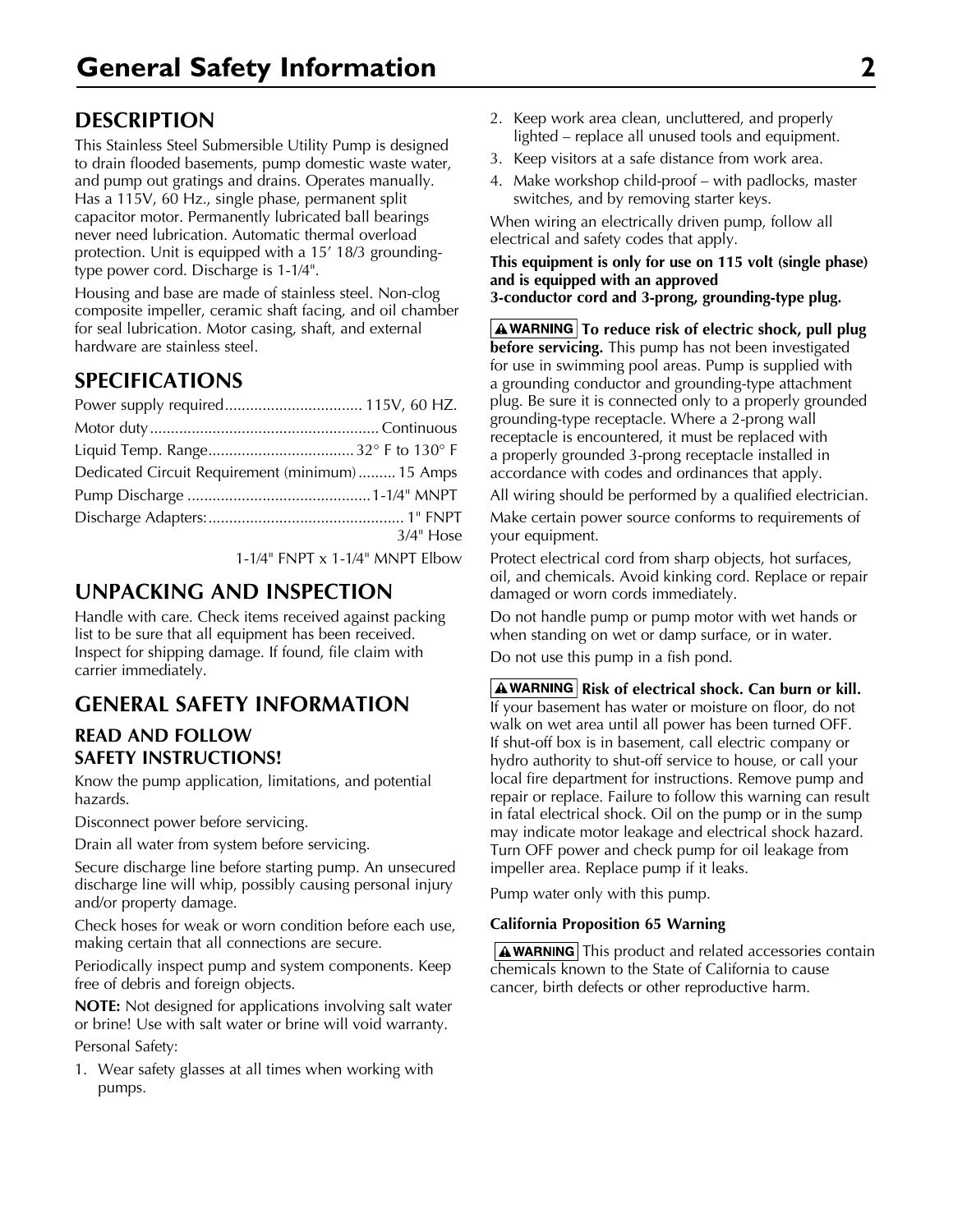## **Installation**

- 1. Install the pump on a hard level surface. Make sure that the pump cannot pick up rocks, mud and debris, etc. If necessary, put a block under the pump to raise it slightly.
- 2. **Protect the power cord from damage.** Uncovered cords should be routinely inspected for damage or deterioration. **DO NOT** operate the pump if the cord is damaged.

## **Operation**

**A WARNING** Risk of electric shock. Do not handle a pump or pump motor with wet hands or when standing on wet or damp surface, or in water.

- 1. Shaft seal depends on water for lubrication. Do not operate pump unless it is submerged in water as seal may be damaged if allowed to run dry.
- 2. Motor is equipped with automatic reset thermal protector. If temperature in motor should rise unduly, switch will cut off all power before damage can be done to motor. When motor has cooled sufficiently, switch will reset automatically and restart motor. If protector trips repeatedly, pump should be removed and checked as to cause of difficulty. Low voltage, long extension cords, clogged impeller, very low head or lift, etc., could cause cycling.

3. Pump will not remove all water. If manually operated pump is operating and suddenly no water comes out discharge hose, shut OFF unit immediately. Water level is probably very low and unit has broken prime.

**NOTE:** For continuous operation, water must flow through pump to prevent motor overheating. The pump is cooled by the water flow through the housing.

- 4. Pump can run when water doesn't completely cover the motor housing, but the inlet must be completely submerged or it will break suction and will not move any water.
- 5. Keep the pump inlet clean at all times. If the ground or surface where the pump sits is dirty, raise the pump slightly to reduce the amount of debris pulled into the pump inlet.
- 6. If you need to reduce the flow, restrict the discharge. Do not restrict the intake. Restricting the intake will starve the pump for water and can cause overheating.

**NOTE:** No repair parts available.

#### **PERFORMANCE**

|               |    |      | GPM of Water @ Total Feet of Head |           |      |                |  |
|---------------|----|------|-----------------------------------|-----------|------|----------------|--|
| Model         | НP | ᆮ    | 10'                               | 15'       | 20'  | <b>Shutoff</b> |  |
| <b>DU25M1</b> | /4 | 19.0 | 13.8                              | oο<br>o.o | -4.U | つつ<br>ر ے      |  |

#### **Specifications**

|               |     | <b>Motor</b><br><b>Full Load</b> |            | <b>Minimum</b><br><b>Circuit Reg.</b> | <b>Pumps</b><br>Down |
|---------------|-----|----------------------------------|------------|---------------------------------------|----------------------|
| Model         | НP  | <b>Amps</b>                      | <b>RPM</b> | (Amps)                                | To                   |
| <b>DU25M1</b> | 1/4 | ر . ے                            | 3450       | IJ                                    | $1/8$ "              |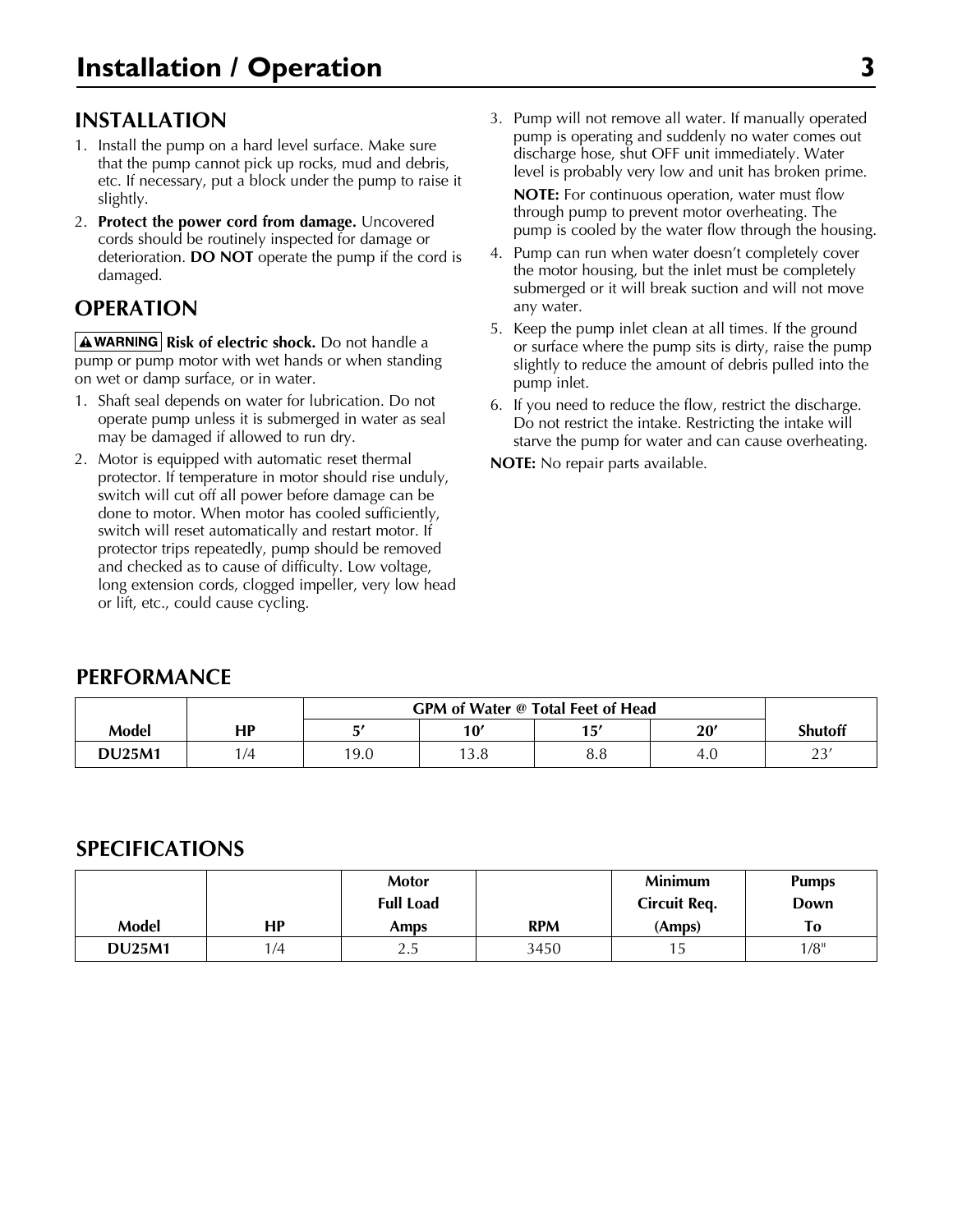**NOTE:** This pump has no serviceable parts inside case. Opening case will ruin pump. If obstructions or blockages of impeller cannot be cleaned out from the outside (for instance, by washing out with a garden hose), replace pump.

**Hazardous voltage; can shock, burn, or kill.** Unplug pump before attempting to clean or work on pump.

| <b>SYMPTOM</b>                                               | <b>POSSIBLE CAUSE(S)</b>                                 | <b>CORRECTIVE ACTION</b>                                                                                                                              |
|--------------------------------------------------------------|----------------------------------------------------------|-------------------------------------------------------------------------------------------------------------------------------------------------------|
| Pump won't<br>start or run.                                  | 1. Blown fuse or circuit breaker<br>has tripped.         | 1. If blown, replace with fuse of proper size or<br>reset circuit breaker.                                                                            |
|                                                              | 2. Low line voltage.                                     | 2. If voltage under recommended minimum,<br>check size of wiring from main switch on<br>property. If OK, contact power company or<br>hydro authority. |
|                                                              | 3. Defective motor.                                      | 3. Replace pump.                                                                                                                                      |
| Pump operates<br>but delivers little<br>or no water.         | 1. Low line voltage.                                     | 1. If voltage under recommended minimum,<br>check size of wiring from main switch on<br>property. If OK, contact power company or<br>hydro authority. |
|                                                              | 2. Something caught in impeller.                         | 2. Replace pump.                                                                                                                                      |
|                                                              | 3. Worn or defective parts.                              | 3. Replace pump.                                                                                                                                      |
|                                                              | 4. Airlock (check valve installed<br>without vent hole). | 4. Drill a 1/16" - 1/8" dia. hole between pump<br>discharge & check valve.                                                                            |
| Intermittent<br>running or<br>pump stopped<br>automatically. | 1. Thermal overload has tripped.                         | 1. Protect the installation from the sun. Pump<br>cooler water. Pump has run dry; add water.                                                          |

#### **Limited Warranty**

F.E. MYERS warrants to the original consumer purchaser ("Purchaser" or "You") of the products listed below, that they will be free from defects in material and workmanship for the Warranty Period shown below.

| Product                                                                       | <b>Warranty Period</b>                                                                                            |
|-------------------------------------------------------------------------------|-------------------------------------------------------------------------------------------------------------------|
| Jet pumps, small centrifugal pumps, submersible pumps and related accessories | whichever occurs first:<br>12 months from date of original installation,<br>or 18 months from date of manufacture |
| <b>Fibrewound Tanks</b>                                                       | 5 years from date of original installation                                                                        |
| Steel Pressure Tanks                                                          | 5 years from date of original installation                                                                        |
| Sump/Sewage/Effluent Products                                                 | 12 months from date of original installation,<br>or 24 months from date of manufacture                            |

Our warranty will not apply to any product that, in our sole judgement, has been subject to negligence, misapplication, improper installation, or improper maintenance. Without limiting the foregoing, operating a three phase motor with single phase power through a phase converter will void the warranty. Note also that three phase motors must be protected by three-leg, ambient compensated, extra-quick trip overload relays of the recommended size or the warranty is void. Your only remedy, and F.E. MYERS's only duty, is that F.E. MYERS repair or replace defective products (at F.E. MYERS's choice). You must pay all labor and shipping charges associated with this warranty and must request warranty service through the installing dealer as soon as a problem is discovered. No request for service will be accepted if received after the Warranty Period has expired. This warranty is not transferable.

F.E. MYERS SHALL NOT BE LIABLE FOR ANY CONSEQUENTIAL, INCIDENTAL, OR CONTINGENT DAMAGES WHATSOEVER.

THE FOREGOING LIMITED WARRANTIES ARE EXCLUSIVE AND IN LIEU OF ALL OTHER EXPRESS AND IMPLIED WARRANTIES, INCLUDING BUT NOT LIMITED TO IMPLIED WARRANTIES OF MERCHANTABILITY AND FITNESS FOR A PARTICULAR PURPOSE. THE FOREGOING LIMITED WARRANTIES SHALL NOT EXTEND BEYOND THE DURATION PROVIDED HEREIN.

Some states do not allow the exclusion or limitation of incidental or consequential damages or limitations on the duration of an implied warranty, so the above limitations or exclusions may not apply to You. This warranty gives You specific legal rights and You may also have other rights which vary from state to state. This Limited Warranty is effective June 1, 2011 and replaces all undated warranties and warranties dated before June 1, 2011.

> **F.E. MYERS 293 Wright Street, Delavan, WI 53115 Phone: 888-987-8677 • Fax: 800-426-9446 • www.femyers.com In Canada: P. O. Box 9138, 269 Trillium Dr., Kitchener, Ontario N2G 4W5**

**Phone: 519-748-5470 • Fax: 888-606-5484**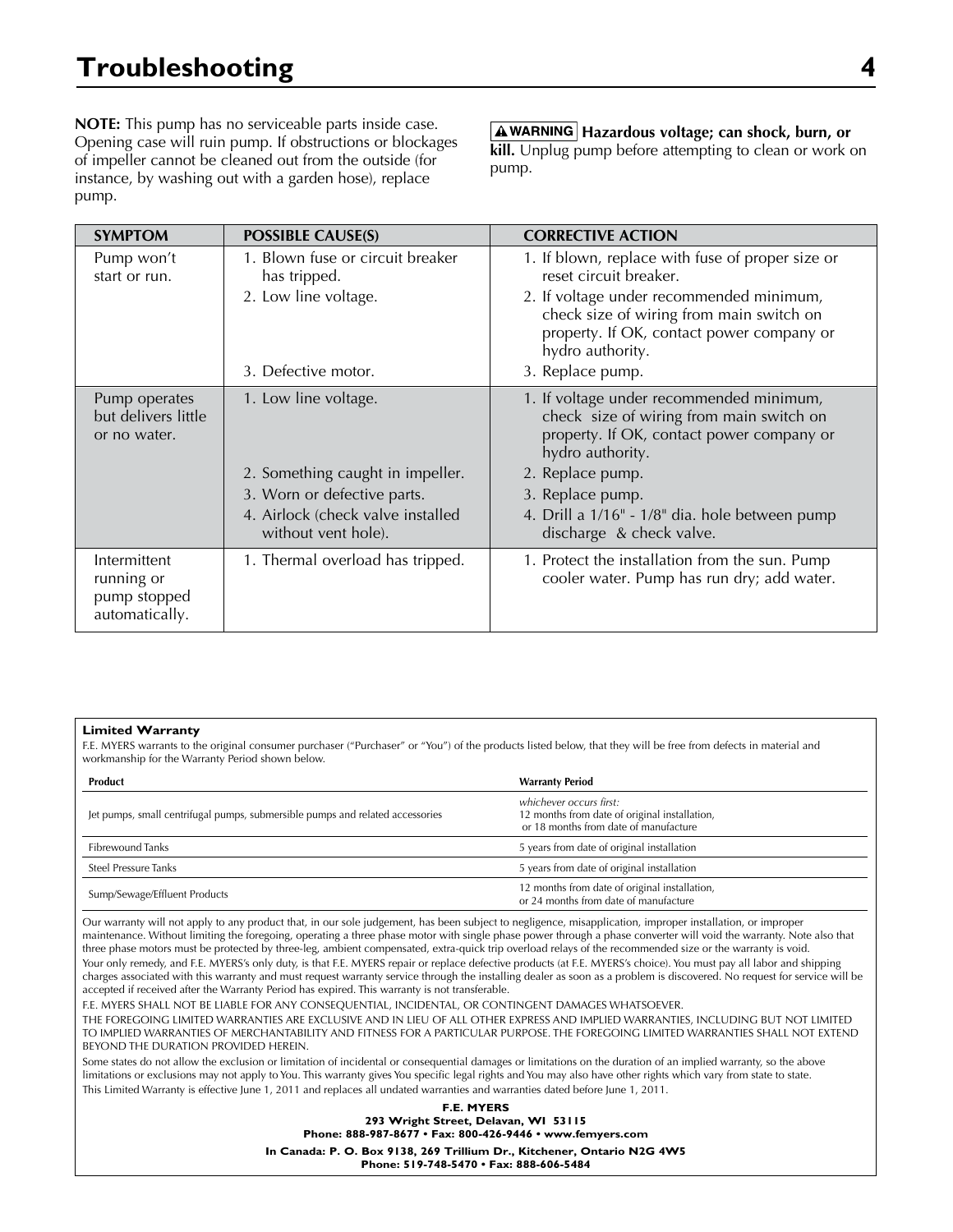

**MYERS**<sup>®</sup>

INSTRUCTIONS D'UTILISATION **Pompe submersible en acier inoxydable à usage général**



**DU25M1**

# **Installation/Fonctionnement/Pièces**

Pour plus de renseignements concernant l'utilisation, l'installation ou l'entretien,

# **Call 1 (888) 987-8677**

293 WRIGHT STREET, DELAVAN, WI 53115 WWW.FEMYERS.COM PH: 888-987-8677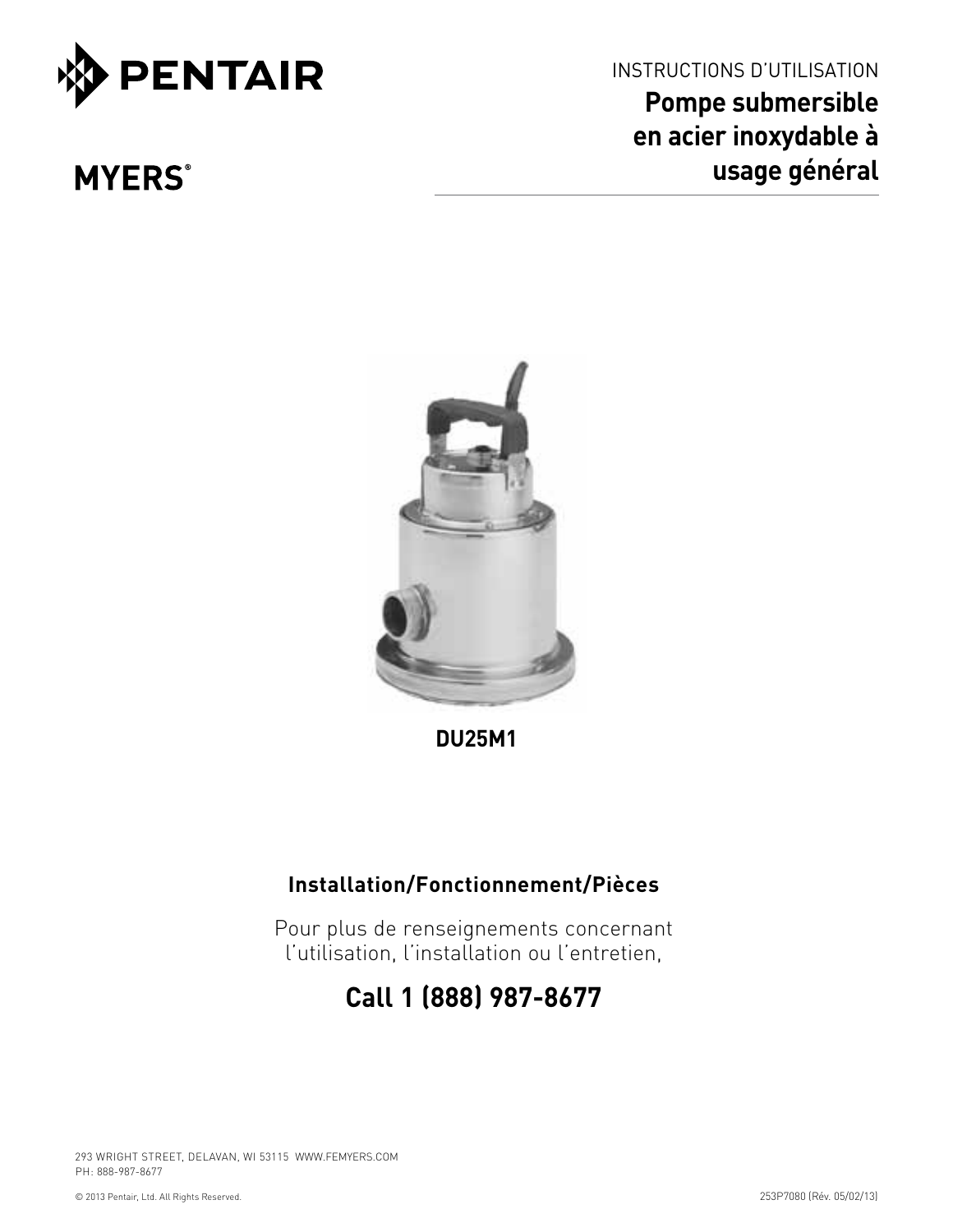## **Description**

Cette pompe submersible en acier inoxydable à usage général est conçue pour vider les sous-sols inondés, pomper les eaux domestiques usées, les collecteurs et les égouts de sous-sol. Cette pompe à fonctionnement manuel est équipée d'un moteur à démarrage par condensateur auxiliaire permanent fonctionnant sur le courant alternatif monophasé de 115 V, 60 Hz. Les roulements à billes sont lubrifiés en permanence et ne nécessitent aucun graissage. Le moteur comporte un dispositif de protection thermique contre les surcharges à fonctionnement automatique. Cette pompe est livrée avec un cordon électrique 18/3 d'une longueur de 4,50 mètres doté d'un conducteur de mise à la terre. Son refoulement est de 1 1/4 pouce.

Corps et socle en acier inoxydable. Impulseur non obturant en matériaux composites. Surface de l'arbre en céramique et chambre d'huile pour la lubrification des joints. La carcasse du moteur, l'arbre et les fixations externes sont en acier inoxydable.

# **Caractéristiques**

| Courant d'alimentation requis115 V, 60 Hz        |                           |
|--------------------------------------------------|---------------------------|
|                                                  |                           |
| Gammes de températures du liquidede 0 à - 54,4°C |                           |
| Circuit séparé minimum requis 15 ampères         |                           |
|                                                  |                           |
|                                                  |                           |
|                                                  | Tuyau souple de 3/4 de po |
| Coude de 1-1/4 po FNPT x 1-1/4 po MNPT           |                           |

# **Déballage et inspection**

Ces pompes doivent être manipulées avec précaution. Contrôler tous les articles reçus par rapport au bordereau pour s'assurer que tout l'équipement a bien été reçu. S'assurer qu'aucun dommage n'a été encouru pendant le transport. En cas de dommages, déposer immédiatement une demande de réclamation auprès du transporteur.

## **Sécurité générale LIRE TOUTES CES INSTRUCTIONS ET LES SUIVRE!**

Avant tout, il faut connaître les applications de la pompe, ces limites et les dangers potentiels que présente son utilisation.

Avant d'intervenir sur la pompe, couper le courant.

Vidanger l'eau du circuit avant d'intervenir sur la pompe.

Bien immobiliser la canalisation de refoulement avant de faire fonctionner la pompe. Une canalisation de refoulement non immobilisée risque de se déplacer comme un fouet et de causer des blessures corporelles et/ ou des dommages matériels.

Avant chaque utilisation, s'assurer que les tuyaux souples ne comportent pas de points faibles ni de parties usées et que tous les raccords sont bien serrés.

Inspecter périodiquement la pompe et les composants du système. Les débarrasser des débris et des corps étrangers.

**REMARQUE :** Cette pompe n'est pas conçue pour pomper de l'eau salée ni de la saumure! La garantie sera annulée si cette pompe est utilisée pour pomper de l'eau salée ou de la saumure.

Sécurité personnelle :

- 1. Lorsque l'on intervient sur une pompe, toujours porter des lunettes de sécurité.
- 2. Toujours garder la zone de travail propre, dégagée et bien éclairée – Enlever tous les outils et tout l'équipement inutiles.
- 3. Les visiteurs doivent se tenir à une distance sécuritaire de la zone de travail.
- 4. Poser des cadenas pour s'assurer que les enfants ne pourront pas pénétrer dans l'atelier de travail. Poser aussi un interrupteur général et enlever les clés des démarreurs. Lorsque l'on câble une pompe électrique, observer tous les codes de sécurité et de l'électricité applicables.

#### **Cet équipement ne fonctionne que sur le courant 115 volts (monophasé) et est muni d'un cordon d'alimentation approuvé à 3 conducteurs et d'une fiche à 3 broches dont une de mise à la terre.**

**Avant d'intervenir sur la pompe et pour minimiser les risques de chocs électriques, débrancher la pompe de la prise de courant.** Aucune étude n'a été faite pour savoir si cette pompe pouvait être utilisée aux alentours des piscines. Cette pompe est livrée avec un conducteur et une fiche comportant une broche de mise à la terre. Ne brancher cette fiche que dans une prise de courant adéquatement mise à la terre. Au cas où l'installation ne comporterait que des prises de courant à 2 trous, remplacer la prise dans laquelle la fiche sera branchée par une prise de courant à 3 trous adéquatement mise à la terre et posée conformément aux Codes et aux décrets applicables. Tout le câblage doit être exécuté par un électricien qualifié.

S'assurer que la source du courant est conforme aux caractéristiques de l'équipement.

Protéger le cordon électrique contre les objets tranchants, les surfaces chaudes, l'huile et les produits chimiques. Éviter de nouer le cordon. Remplacer immédiatement le cordon s'il est endommagé ou usé.

Ne pas manipuler la pompe ni le moteur de la pompe lorsqu'on a les mains humides ou lorsqu'on se tient debout sur une surface mouillée, humide ou dans l'eau.

Ne pas utiliser cette pompe dans un étang à poissons.

**Risque de secousses électriques. Risque de brûlures voire de morte.** Si le sol du sous-sol est humide ou couvert d'eau, ne pas marcher sur cette surface humide tant que toute l'alimentation en courant électrique n'a pas été interrompue. Si le sectionneur principal se trouve au sous-sol, appeler la compagnie qui fournit l'électricité pour lui demander d'interrompre le service parvenant à la maison ou appeler le service d'incendie local pour plus de renseignements. Déposer la pompe, la réparer ou la remplacer. On risque d'être mortellement électrocuté si l'on n'observe pas cet avertissement. De l'huile sur la pompe ou dans le puisard peut indiquer une fuite du moteur et présenter des risques de secousses électriques. Couper le courant et vérifier la pompe à la recherche de fuites dans la zone de l'impulseur. Remplacer la pompe si elle fuit. Ne pomper que de l'eau avec cette pompe.

**Avertissement lié à la Proposition 65 de la Californie** 

A AVERTISSEMENT Ce produit et les accessoires connexes contiennent des produits chimiques reconnus dans l'État de la Californie comme pouvant provoquer des cancers, des anomalies congénitales ou d'autres dangers relatifs à la reproduction.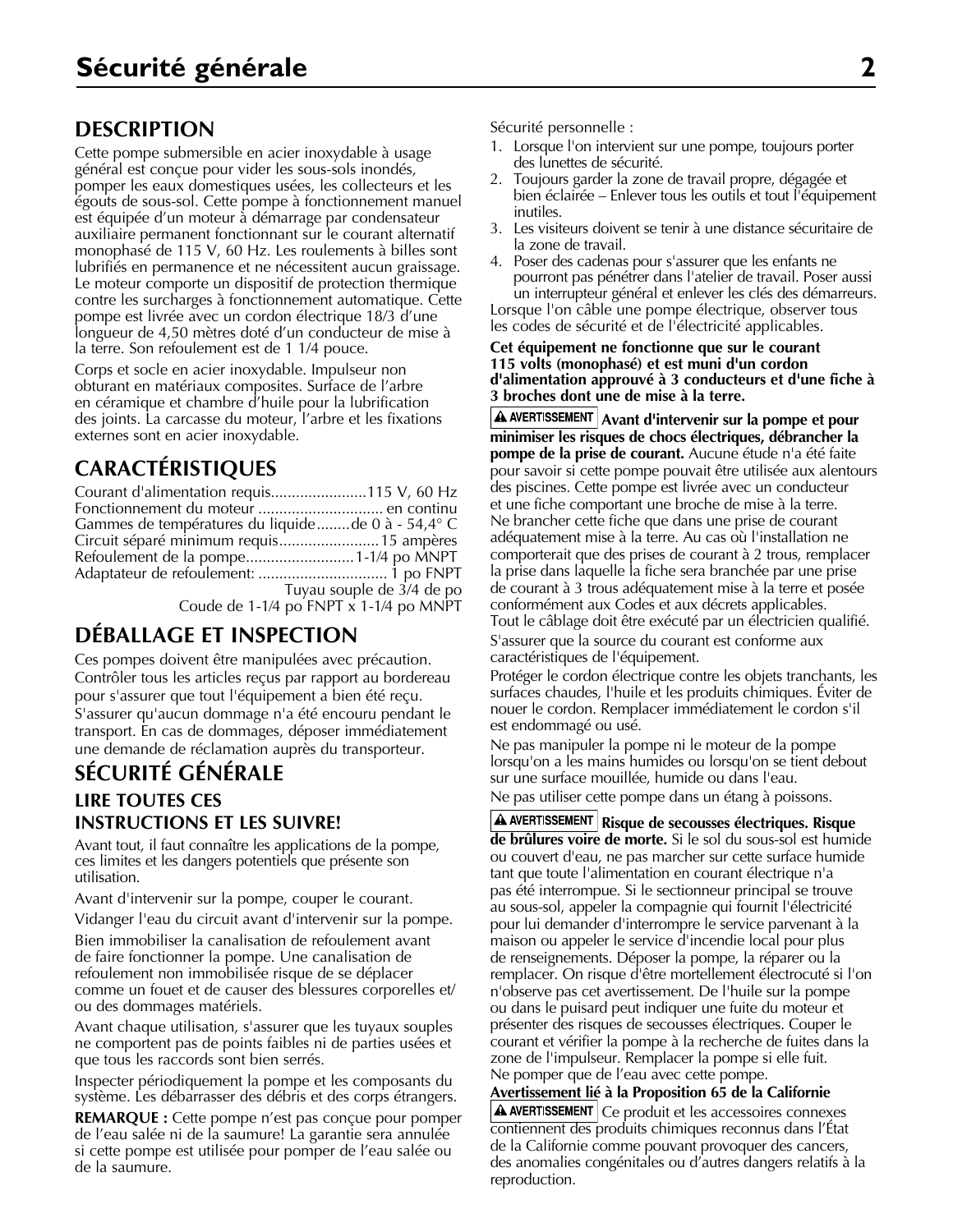# **Installation**

- 1. Installer la pompe sur une surface dure et plane. S'assurer que la pompe ne peut pas aspirer de roches, de boue, de débris, etc. Au besoin, poser une cale sous la pompe pour la lever légèrement.
- 2. **Protéger le cordon électrique contre les dommages.**  Tous les cordons électriques exposés doivent être périodiquement inspectés à la recherche de dommages ou de détérioration. **NE PAS** faire fonctionner la pompe si son cordon électrique est endommagé.

# **Fonctionnement**

A AVERTISSEMENT Risque de secousses électriques. Ne pas toucher à la pompe ni au moteur de la pompe lorsqu'on a les mains humides ou lorsqu'on se tient debout sur une surface mouillée, humide ou dans l'eau.

- 1. Le joint de l'arbre dépend de l'eau pour son graissage. Ne pas utiliser la pompe si elle n'est pas immergée dans l'eau, sinon son joint sera endommagé si la pompe fonctionne à sec.
- 2. Le moteur est équipé d'un protecteur thermique à réarmement automatique. Si la température devait s'élever anormalement, le disjoncteur interrompra automatiquement l'arrivée de courant avant que le moteur soit endommagé. Lorsque le moteur aura suffisamment refroidi, le disjoncteur se réarmera automatiquement et le moteur redémarrera. Si le protecteur se déclenche constamment, sortir la pompe

du puisard et en déterminer la cause. Une tension faible, des cordons prolongateurs trop longs, un impulseur (roue) colmaté, une capacité ou une hauteur de refoulement pas suffisante, etc. risquent de causer le déclenchement du disjoncteur.

3. La pompe n'enlèvera pas toute l'eau. Si une pompe à commande manuelle fonctionne et, que tout d'un coup, l'eau ne sort plus par la conduite de refoulement, arrêter immédiatement la pompe. Le niveau de l'eau est probablement extrêmement bas et la pompe est désamorcée.

**REMARQUE :** Pour un fonctionnement en continu, l'eau doit circuler en permanence dans la pompe pour empêcher que le moteur surchauffe. La pompe est refroidie par l'eau qui traverse son corps.

- 4. La pompe peut fonctionner même si la carcasse du moteur n'est pas complètement couverte, mais son aspiration doit être complètement immergée, sinon la pompe se désamorcera et ne pompera pas d'eau.
- 5. Toujours garder l'aspiration de la pompe propre. Si la surface sur laquelle la pompe repose est sale, lever légèrement la pompe de cette surface de façon à réduire la quantité de débris qu'elle risque d'aspirer.
- 6. Si le débit doit être diminué, limiter le refoulement. Ne pas limiter l'admission. Si l'aspiration est obstruée, la pompe manquera d'eau et surchauffera.

**REMARQUE :** Aucune pièce de rechange offerte.

### **Rendement**

|               |     | L/min d'eau à la hauteur totale de refoulement en metres |                 |                 |       |                 |
|---------------|-----|----------------------------------------------------------|-----------------|-----------------|-------|-----------------|
| Modèle        |     | 1.5 m                                                    | יm?             | $4.5 \text{ m}$ | 6.1 m | Arrêt           |
| <b>DU25M1</b> | 1/4 | 71,9                                                     | ロつ つ<br>ے , ے ر | 33,3            | 15.1  | $7.0 \text{ m}$ |

# **Caractéristiques**

|               |     | Charge      |        | <b>Circuit</b> |              |
|---------------|-----|-------------|--------|----------------|--------------|
|               |     | complète    |        | requis min.    | <b>Pompe</b> |
| Modèle        | ch  | moteur amps | tr/min | (Amp)          | jusqu'à      |
| <b>DU25M1</b> | 1/4 | ں ،         | 3450   |                | 0,3 cm       |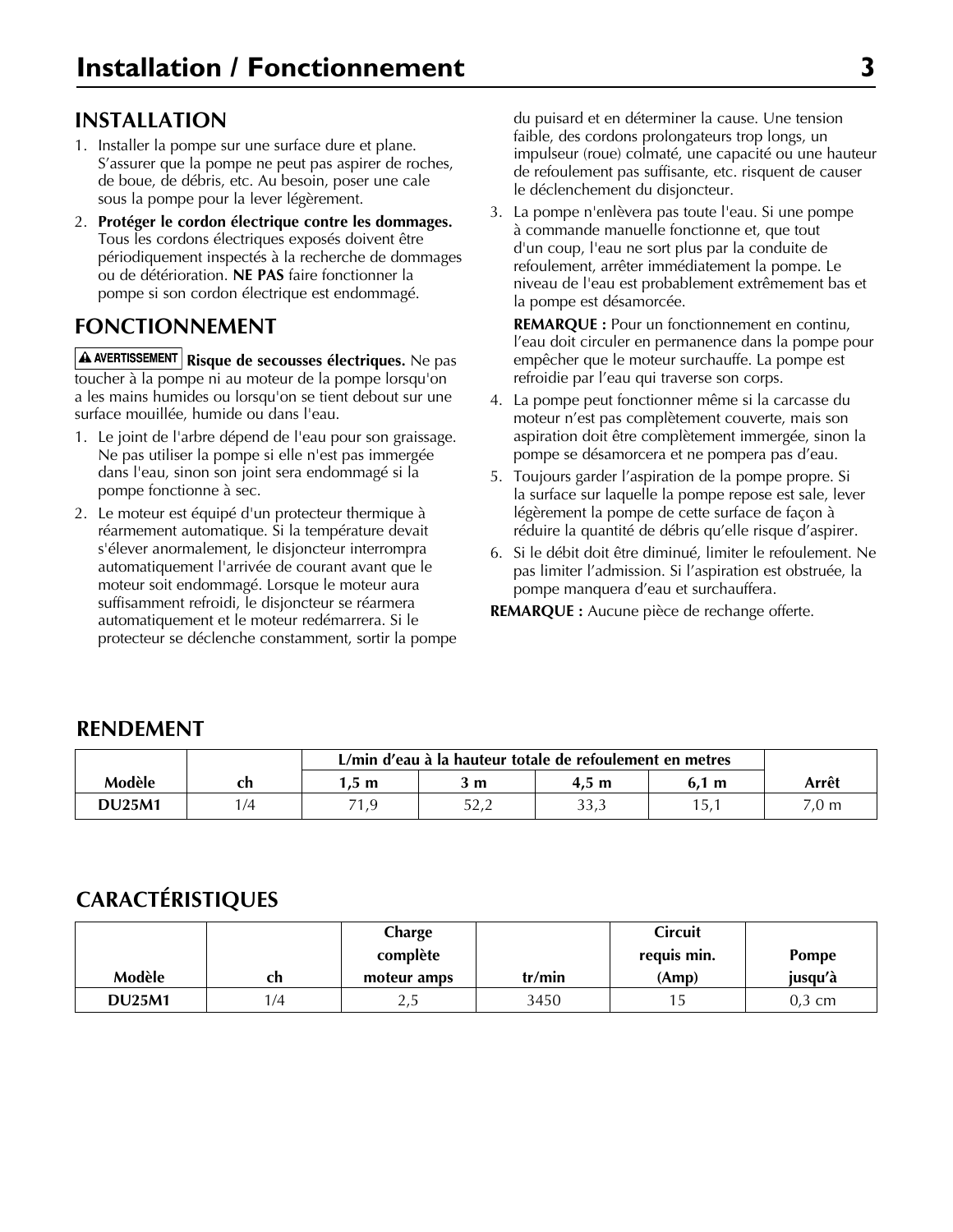**REMARQUE :** Aucune pièce n'est réparable à l'intérieur du corps de cette pompe. Ouvrir le corps de la pompe la détruira. S'il est impossible de dégager de l'extérieur l'impulseur s'il est obstrué, (à l'aide d'un tuyau d'arrosage, par exemple), remplacer la pompe.

 $\overline{\textbf{A}}$  AVERTISSEMENT Tension dangereuse : Risque de **secousses électriques, de brûlures, voire de mort.** Avant d'essayer de nettoyer ou d'intervenir sur la pompe, la débrancher.

| <b>SYMPTÔMES</b>                                                                               | <b>CAUSES POSSIBLES</b>                                                                                | <b>REMÈDES</b>                                                                                                                                                                                                       |
|------------------------------------------------------------------------------------------------|--------------------------------------------------------------------------------------------------------|----------------------------------------------------------------------------------------------------------------------------------------------------------------------------------------------------------------------|
| La pompe ne<br>démarre pas ou                                                                  | 1. Le fusible est sauté ou le<br>disjoncter est déclenché.                                             | 1. Le remplacer par un fusible de bon calibre ou<br>réenclencher le disjoncter.                                                                                                                                      |
| ne fonctionne pas.                                                                             | 2. La tension de ligne est trop basse.                                                                 | 2. Si la tension est inférieure à celle<br>recommandée, vérifier le calibre du câblage<br>du sectionneur principal de la propriété.<br>Si le calibre du câblage est bon, s'adresser<br>à la Compagnie d'électricité. |
|                                                                                                | 3. Le moteur est défectueux.                                                                           | 3. Remplacer la pompe.                                                                                                                                                                                               |
| La pompe<br>fonctionne mais<br>ne débite que<br>dpeu d'eau ou<br>pas d'eau.                    | 1. La tension de ligne est trop basse.                                                                 | 1. Si la tension est inférieure à celle<br>recommandée, vérifier le calibre du câblage<br>du sectionneur principal de la propriété.<br>Si le calibre du câblage est bon, s'adresser<br>à la Compagnie d'électricité. |
|                                                                                                | 2. Des débris sont coincés dans<br>l'impulseur.                                                        | 2. Remplacer la pompe.                                                                                                                                                                                               |
|                                                                                                | 3. Des pièces de l'impulseur sont<br>usées ou défecteuses.                                             | 3. Remplacer la pompe.                                                                                                                                                                                               |
|                                                                                                | 4. Bouchon d'air (un clapet de non<br>retour a été posé mais un trou<br>d'aération n'a pas été prévu). | 4. Percer un trou de 1,6 à 3,2 mm de diamètre<br>entre le tuyau de refoulement de la pompe<br>et le clapet de non retour.                                                                                            |
| Fonctionnement<br>intermittent de la<br>pompe ou bien la<br>pompe s'arrête<br>automatiquement. | 1. Le dispositif de protection contre<br>les surcharges thermiques est<br>déclenché.                   | 1. Protéger l'installation contre les rayons du<br>soleil. Pomper de l'eau plus froide. La pompe<br>a fonctionné à sec; ajouter de l'eau.                                                                            |

#### **Garantie limitée**

F.E. MYERS garantit au consommateur initial (ci-après appelé l'« Acheteur ») que les produits énumérés dans les présentes sont exempts de défaut de matériau et de fabrication pendant la durée de la garantie à compter de la durée des garanties indiquées ci-dessous.

| <b>Produits</b>                                                                                        | Durée des garanties                                                                                                                            |
|--------------------------------------------------------------------------------------------------------|------------------------------------------------------------------------------------------------------------------------------------------------|
| Pompes à éjecteur, petites pompes centrifuges, pompes submersibles et tous les<br>accessoires connexes | Selon le premier terme atteint :<br>12 mois à compter de la date de la première installation ou<br>18 mois à compter de la date de fabrication |
| Réservoirs en fibre de verre                                                                           | 5 ans à compter de la date de la première installation                                                                                         |
| Réservoirs sous pression en acier                                                                      | 5 ans à compter de la date de la première installation                                                                                         |
| Produits de puisard/d'égout/d'effluents                                                                | 12 mois à compter de la date de la première installation ou<br>24 mois à compter de la date de fabrication                                     |

Nos garanties ne s'appliquent pas aux produits ayant fait l'objet de négligence, d'une mauvaise utilisation, d'une mauvaise installation ou d'un manque d'entretien adéquat. Sans aucune limitation des présentes, la garantie des moteurs triphasés submersibles sera nulle et non avenue si ces moteurs sont branchés et fonctionnent sur le courant monophasé par l'intermédiaire d'un déphaseur. Il faut également noter que les moteurs triphasés doivent être protégés par un relais de surcharge tripolaire thermocompensé à déclenchement extrêmement rapide du calibre recommandé, sinon la garantie sera nulle et non avenue.

Le seul recours de l'Acheteur et la seule responsabilité de F.E. MYERS consistent à réparer ou à remplacer (au choix de F.E. MYERS) les produits qui se révéleraient défectueux. L'Acheteur s'engage à payer tous les frais de main d'œuvre et d'expédition du produit couvert par sa garantie et de s'adresser au concessionnaireinstallateur ayant procédé à l'installation dès qu'un problème est découvert pour obtenir un service sous garantie. Aucune demande de service en vertu de sa garantie ne sera acceptée après expiration de la durée de sa garantie. Ces garanties ne sont pas transférables.

F.E. MYERS DÉCLINE TOUTE RESPONSABILITÉ POUR TOUT DOMMAGE INDIRECT OU FORTUIT QUEL QU'IL SOIT.

LA GARANTIE LIMITÉE SUSMENTIONNÉE EST EXCLUSIVE ET REMPLACE TOUTES LES AUTRES GARANTIES EXPRESSES ET TACITES, Y COMPRIS, MAIS SANS S'Y LIMITER, LES GARANTIES DE QUALITÉ MARCHANDE ET D'ADAPTATION À UN USAGE PARTICULIER. LA GARANTIE LIMITÉE SUSMENTIONNÉE NE DOIT PAS ÊTRE PROLONGÉE AU-DELÀ DE LA DURÉE PRÉVUE AUX PRÉSENTES.

Certains états, territoires et certaines provinces ne permettent pas l'exclusion ou la limitation des dommages indirects ou fortuits, ni les limitations relatives à la durée des garanties tacites. Par conséquent, il se peut que les limitations ou les exclusions stipulées dans les présentes ne s'appliquent pas dans ce cas. Ces garanties accordent des droits juridiques précis, bien que l'on puisse bénéficier d'autres droits, selon la province, le territoire ou l'état dans lequel on réside. La présente garantie limitée est entrée en vigueur le 1er juin 2011 et remplace toute garantie non datée ou antérieure à cette date.

**F.E. MYERS 293 Wright Street, Delavan, WI 53115 Tél. : 888-987-8677 • Téléc. : 800-426-9446 • www.femyers.com Au Canada : P. O. Box 9138, 269 Trillium Dr., Kitchener, Ontario N2G 4W5 Tél.: 519-748-5470 • Téléc.: 888-606-5484**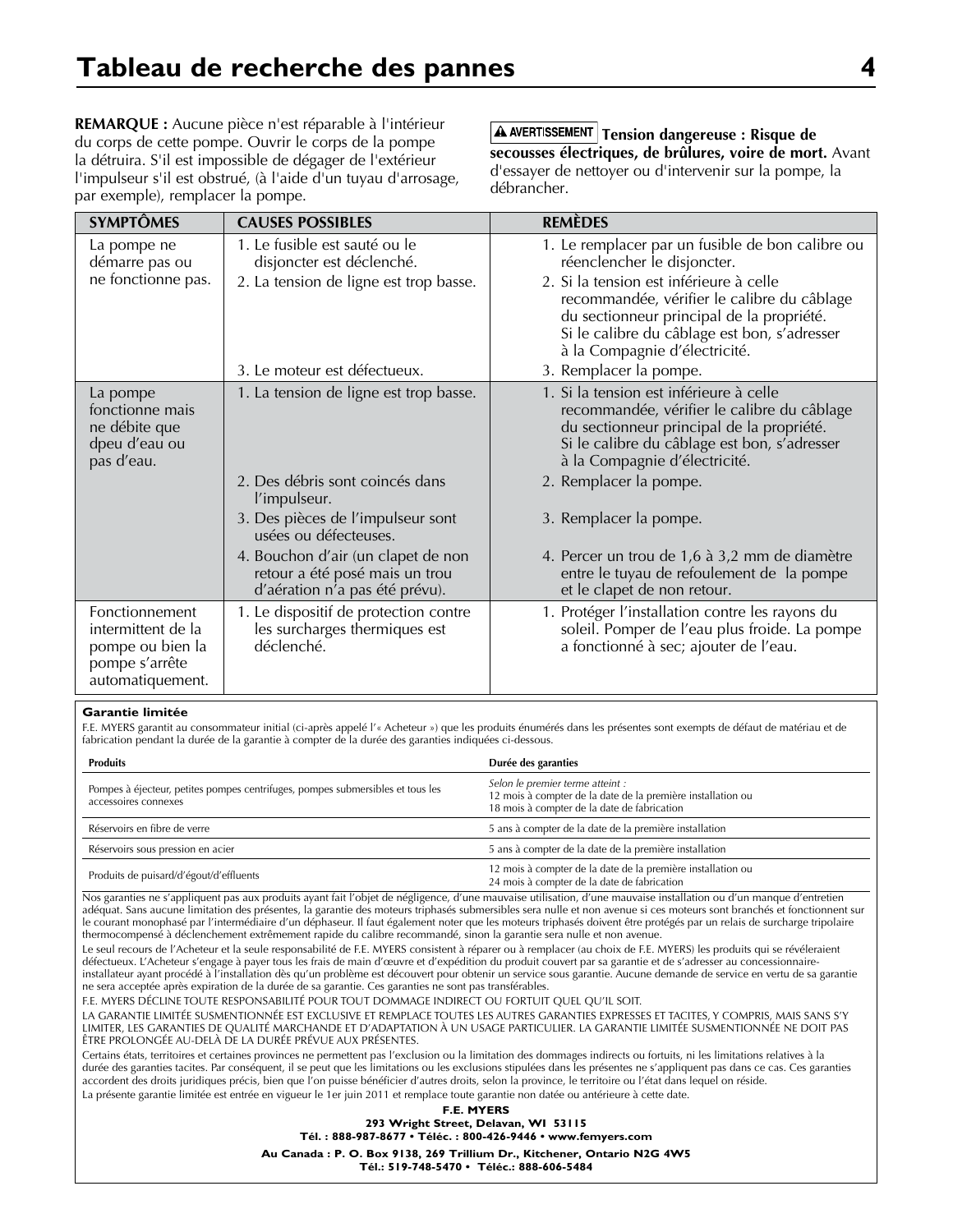

**MYERS**®

MANUAL DE INSTRUCCIONES **Bomba sumergible de acero inoxidable para todo uso**



**DU25M1**

# **Instalación/Operación/Piezas**

Para mayor información sobre el funcionamiento, instalación o mantenimiento de la bomba:

# **Llame al 1-888-987-8677**

293 WRIGHT STREET, DELAVAN, WI 53115 WWW.FEMYERS.COM PH: 888-987-8677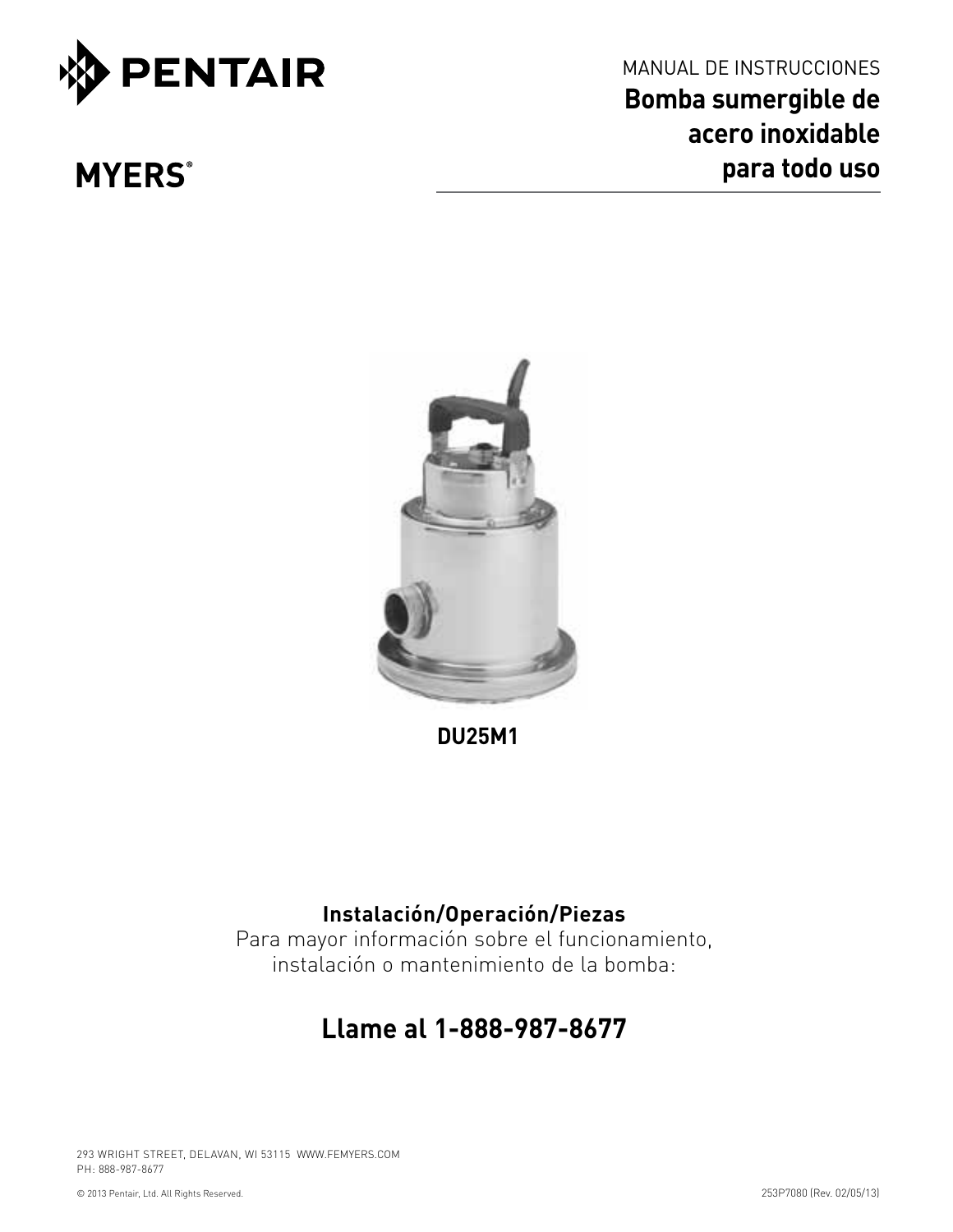# **Descripción**

Esta Bomba sumergible de acero inoxidable para todo uso ha sido diseñada para drenar sótanos inundados, bombear aguas residuales domésticas, rejillas y desagües. Se opera manualmente. Posee un motor monofásico, con condensador auxiliar permanente de 115 V, 60 Hz. Los cojinetes de bola de lubricación permanente nunca requieren lubricación. Con protección automática contra sobrecarga térmica. La unidad viene equipada con un cordón eléctrico 18/3, de 4,5 metros de largo, con puesta a tierra. La descarga es de 1-1⁄4". La caja y la base están hechas de acero inoxidable. Impulsor de compuesto anti-obstrucciones, eje con superficie de cerámica y cámara de aceite para lubricación del sello. La caja del motor, el eje y la quincalla externa son de acero inoxidable.

# **Especificaciones**

| Gama de la Temperatura del Líquido 0° - 54,4° C |                  |
|-------------------------------------------------|------------------|
| Requerimiento del Circuito (mínimo)  15 Amps    |                  |
|                                                 |                  |
|                                                 |                  |
|                                                 | Manguera de 3/4" |
|                                                 |                  |

Codo de 1-1⁄4" NPT hembra x 1-1⁄4" NPT macho

# **Desempaque e inspección**

Manéjelo con cuidado. Inspeccione las piezas recibidas con la lista de embalaje para asegurarse de que haya recibido todo el equipo. Verifique que no hayan averías de envío. Si encuentra alguna, envíe un reclamo a la empresa de transportes inmediatamente.

### **Información general sobre la seguridad**

#### **ES IMPORTANTE QUE SE LEAN Y QUE SE OBSERVEN LAS INSTRUCCIONES DE SEGURIDAD.**

Infórmese sobre la aplicación, limitaciones y posibles riesgos de la bomba.

Desconecte la energía eléctrica antes de efectuar reparaciones.

Drene toda el agua del sistema antes de efectuar reparaciones.

Asegure bien la tubería de descarga antes de poner en marcha la bomba. Una tubería de descarga que no esté bien segura puede moverse y causar lesiones personales y/o daños materiales.

Antes de cada uso, verifique si las mangueras están débiles o gastadas, asegurándose de que todas las conexiones estén firmes.

Inspeccione la bomba y los componentes del sistema periódicamente. Manténgalos libres de escombros y objetos extraños.

**AVISO:** No ha sido diseñada para aplicaciones con agua salada o salmuera. El uso con agua salada o salmuera anulará la garantía.

Seguridad Personal:

- 1. Use lentes protectores en todo momento cuando trabaje en la bomba.
- 2. Mantenga el lugar de trabajo limpio, despejado y debidamente iluminado - guarde todas herramientas y el equipo que no se use.
- 3. Mantenga a los visitantes a una distancia segura del lugar de trabajo.
- 4. Asegúrese de que su taller sea a prueba de niños con candados, interruptores maestros y sacando las llaves del arrancador.

Cuando instale el cableado de una bomba accionada eléctricamente, siga todos los códigos eléctricos y de seguridad que correspondan.

#### **Esta bomba solamente se puede usar con corriente de 115 voltios (monofásica) y está equipado con un cordón aprobado de 3 conductores y 3 clavijas, del tipo de puesta a tierra.**

**A ADVERTENCIA** Para reducir el riegso de choque eléctrico, **desenchufe la bomba antes de repararla.** No se ha comprobado aún si esta bomba pueda ser usada en albercas. La bomba es suministrada con un conductor de puesta a tierra y un enchufe del tipo de puesta a tierra. Asegúrese de que sea conectado solamente a un tomacorriente puesto a tierra, del tipo de puesta a tierra. Si el tomacorriente mural es del tipo para 2 clavijas, éste debe ser reemplazado por un tomacorriente de 3 clavijas e instalado de acuerdo con los códigos y reglamentos que correspondan.

Todo el cableado debe ser efectuado por un electricista calificado.

Asegúrese de que la fuente de alimentación cumple con los requisitos de su equipo.

Proteja el cordón eléctrico contra objetos afilados, superficies calientes, aceite y productos químicos. Evite que se enrede. Reemplace o repare inmediatamente un cordón que esté dañado o gastado.

No manipule la bomba o el motor de la bomba con las manos mojadas o cuando esté parado en suelo húmedo o mojado o en el agua.

No use esta bomba en un estanque para peces.

**Riesgo de descarga eléctrica. Puede producir descarga quemaduras o muerte.** Si su sótano tiene agua o humedad en el piso, no camine en el lugar mojado hasta que no haya cortado toda la energía eléctrica. Si la llave de paso está en el sótano, llame a la compañía eléctrica o a la compañía de electricidad para cortar el servicio a su casa o llame al departamento de bomberos de su localidad para solicitar instrucciones. Saque la bomba y repárela o reemplácela. El incumplimiento de esta advertencia puede resultar en un choque eléctrico mortal. Aceite en la bomba o en el sumidero puede ser indicación de fugas en el motor y peligro de choque eléctrico. Apague la corriente e inspeccione la bomba para asegurarse de que no hayan fugas de aceite desde la zona del impulsor. Cambie la bomba si tiene fugas.

Bombee solamente agua con esta bomba.

#### **Advertencia de la Proposición 65 de California**

 $\triangle$  ADVERTENCIA | Este producto y accesorios relacionados contienen sustancias químicas reconocidas en el Estado de California como causantes de cáncer, malformaciones congénitas y otros daños al sistema reproductivo.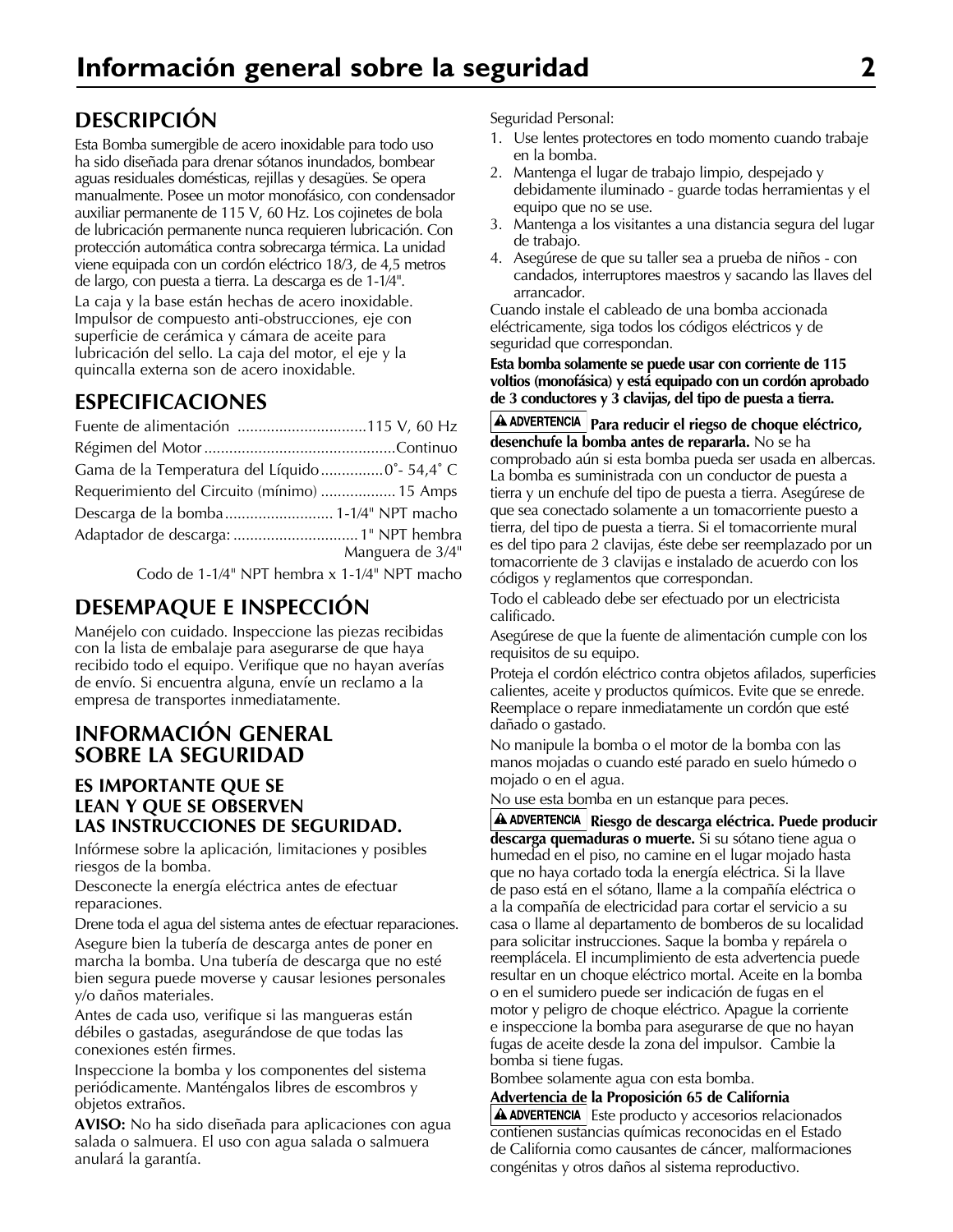## **Instalacion**

- 1. Instale la bomba sobre una superficie dura y nivelada. Asegúrese de que la bomba no pueda recoger piedras, lodo y escombros, etc. Si es necesario, coloque un bloque debajo de la bomba para elevarla un poco.
- 2. **Proteja el cordón de corriente para no dañarlo.** Los cordones que no estén cubiertos deberán ser inspeccionados periódicamente para asegurarse de que no estén dañados ni que se hayan deteriorado**. NO** opere la bomba si el cordón está dañado.

# **Funcionamiento**

**Riesgo de choque eléctrico.** No manipule la bomba o el motor de la bomba con las manos mojadas o cuando esté parado en suelo húmedo, mojado o en el agua.

- 1. La junta del eje depende del agua para su lubricación. No haga funcionar la bomba a menos que esté sumergida en agua ya que la junta puede dañarse si se hace trabajar en seco.
- 2. El motor está equipado con un protector contra sobrecargas térmicas de reposición automática. Si la temperatura en el motor se elevara indebidamente, el interruptor puede cortar toda la energía antes de que se produzca daño al motor. Cuando el motor se ha enfriado suficientemente, el interruptor se reposicionará automáticamente y el motor volverá a ponerse en marcha. Si el protector se desengancha en forma continua, la bomba debe ser sacada y revisada

para verificar cual es el problema. El voltaje bajo, los cordones de extensión largos, el impulsor obstruido, la altura o descarga muy baja, etc., pueden causar el ciclaje.

3. La bomba no saca toda el agua. Si la bomba de operación manual está funcionando y repentinamente no sale agua por la manguera de descarga, apague la bomba inmediatamente. El nivel del agua probablemente es demasiado bajo y la bomba se ha descebado.

**AVISO:** Para una operación continua, el agua debe correr a través de la bomba para evitar que el motor se recaliente. La bomba se enfría con el flujo de agua a través de la caja.

- 4. La bomba puede marchar cuando el agua no cubra completamente la caja del motor, pero la admisión debe estar totalmente sumergida, de lo contrario se interrumpirá la aspiración y no habrá movimiento de agua.
- 5. Mantenga la admisión de la bomba limpia en todo momento. Si el suelo o la superficie en donde se ha colocado la bomba están sucios, eleve la bomba ligeramente para reducir la cantidad de escombros que penetren por la admisión de la bomba.
- 6. Si necesita reducir el flujo, limite la descarga. No trate de limitar la admisión. Si la admisión está restringida, la bomba no obtiene suficiente agua, lo que puede provocar un recalentamiento.

**NOTA:** No se dispone de partes de repuesto.

#### **Rendimiento**

|               |    |                | L/min. de agua a altura total en metros |                 |       |                 |  |
|---------------|----|----------------|-----------------------------------------|-----------------|-------|-----------------|--|
| Modelo        | НP | $.5 \text{ m}$ | 3 m                                     | $4.5 \text{ m}$ | 6.1 m | Cierre          |  |
| <b>DU25M1</b> | /4 | 71,9           | ピク つ<br>ے , ے                           | 33,3            | , ن   | $7,0 \text{ m}$ |  |

### **Especificaciones**

| Modelo        | НP  | <b>Amperios con</b><br>el motor a<br>plena carga | rpm  | Exigencias<br>mínimas del<br>circuito amperios | Bombea hasta<br>un nivel<br>mínimo de |
|---------------|-----|--------------------------------------------------|------|------------------------------------------------|---------------------------------------|
| <b>DU25M1</b> | 1/4 | د, ∠                                             | 3450 |                                                | $0.3 \text{ cm}$                      |